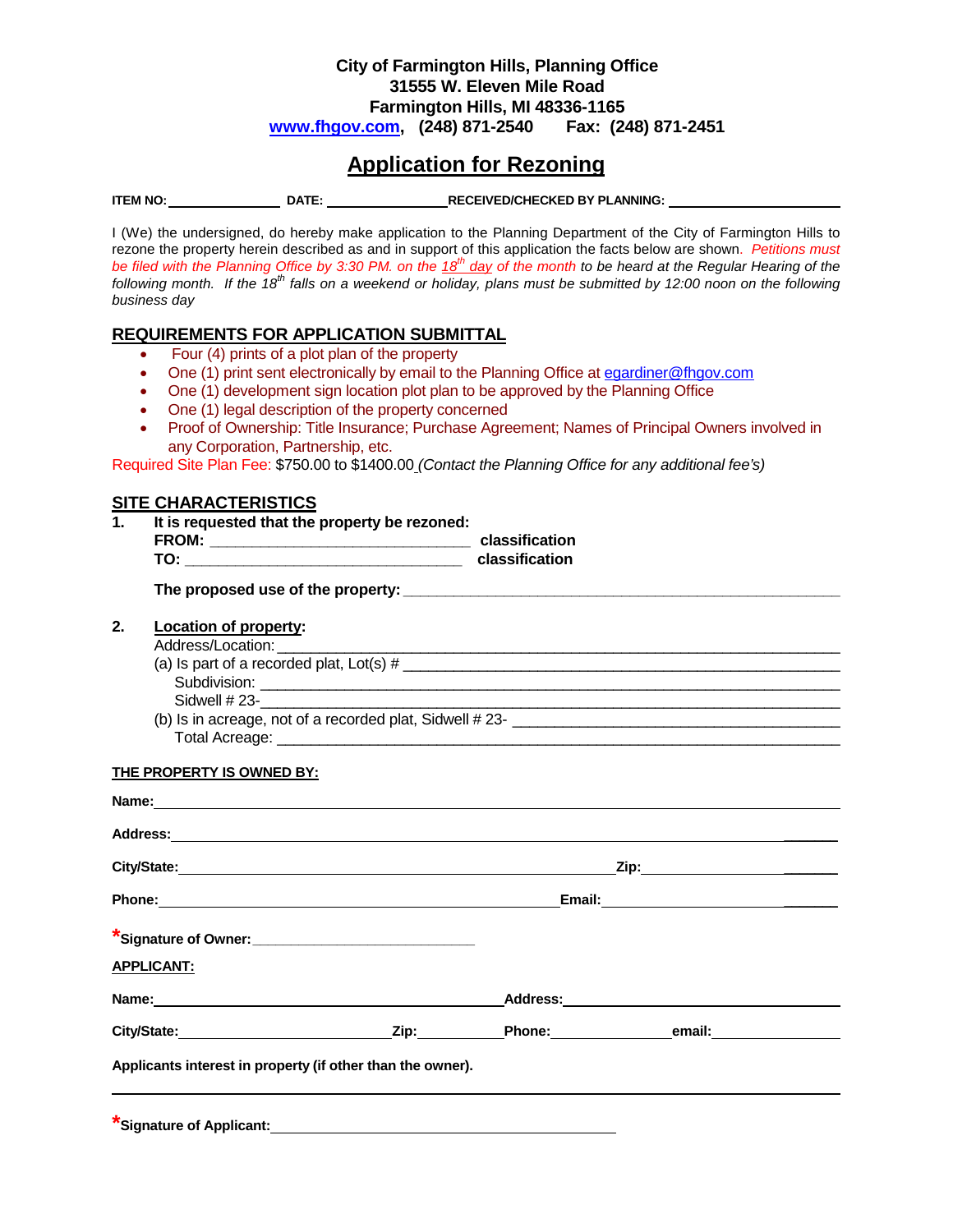

**DEPARTMENT OF PLANNING AND COMMUNITY DEVELOPMENT**

### Rezoning Application Process:

A petition to rezone property in the City of Farmington Hills must be submitted on a [Rezoning Application](http://ci.farmington-hills.mi.us/Forms/PCD-RezoningApp.aspx) in accordance with the following instructions. The petition is first considered at a Planning Commission Preliminary Hearing, held on the second Thursday of each month. It is subsequently set for Planning Commission Public Hearing to be held the third Thursday of the following month.

The petition is forwarded to the City Council along with the Planning Commission recommendation and is placed on the agenda of a City Council Public Hearing. The action of the City Council is final.

- 1. [Complete a Rezoning Application.](http://ci.farmington-hills.mi.us/Forms/PCD-RezoningApp.aspx)
- o Attach four (4) copies of the proposed plot plan to the application.
- o Attach one (1) copy of the legal description.
- o Attach one (1) copy of the approved sign location plot plan.
	- 2. Submit the application to the Planning Office, with attachments. An application submitted by 3:30 PM the 18th day of the month will be considered at the Planning Commission's Preliminary Hearing of the following month. If the 18th day of the month falls on a weekend, application must be submitted by 12:00 noon the following workday.
	- 3. Pay the filing fee of \$750.00 \$1,400.00 (please call the Planning Office to verify fees) to the City of Farmington Hills Planning Office; obtain a stamped receipt of same.
	- 4. Retain a copy of the application showing the item number and filing date.

# Additional Information

- Petitioner must appear at all scheduled Hearings.
- A copy of the agenda will be furnished to the petitioner.
- Questions concerning the application may be directed to the Planning Office at (248) 871- 2540.